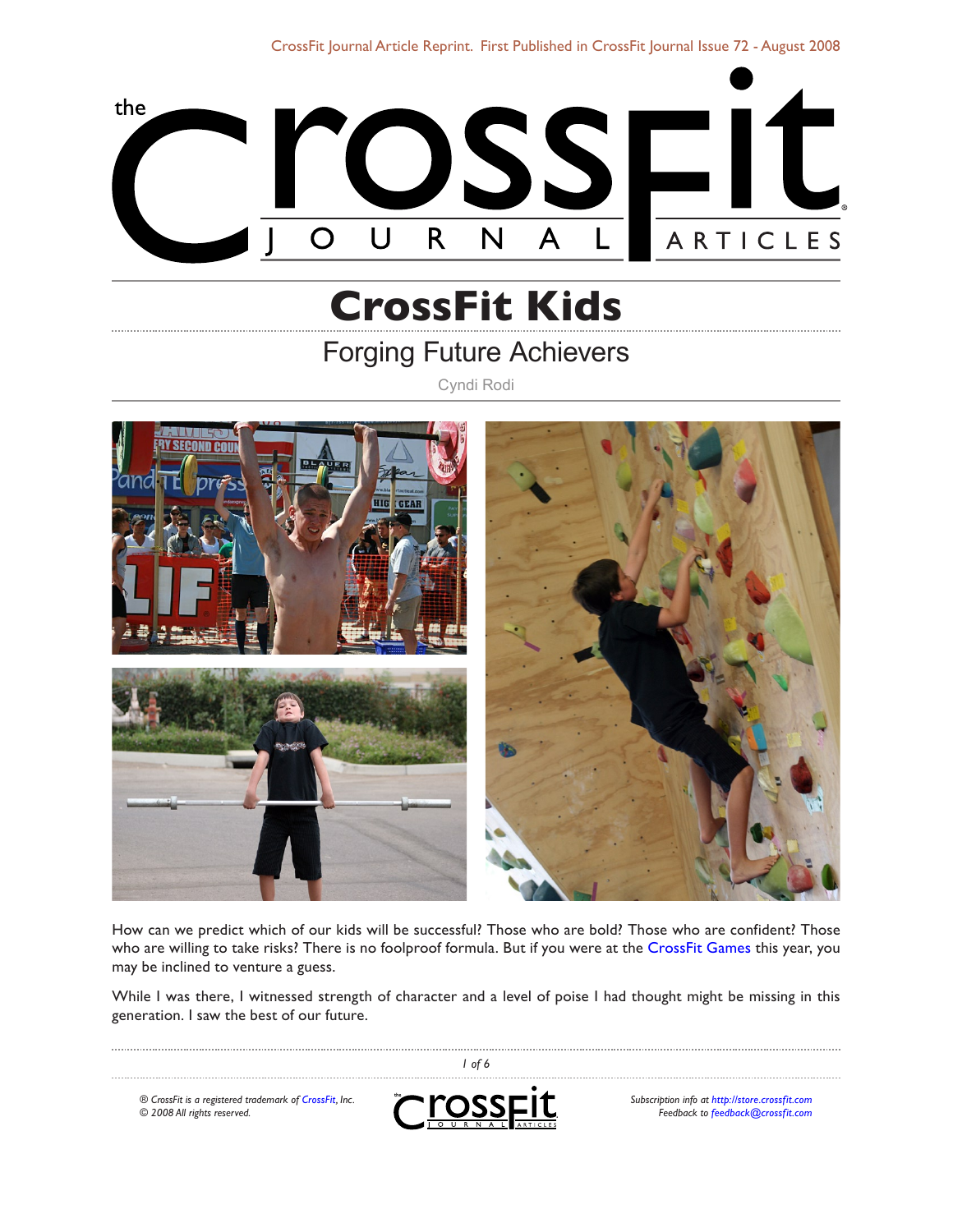Teenage CrossFitters like Josh, Connor, Kallista, Mariah, and David were simply amazing. Surrounded by world-class competitors who have years of training and experience on them, these kids walked into the arena ready for battle. No fanfare. No expressions of selfdoubt. In their minds, their ability to perform was as good as the next guy's, even if the next guy was bigger and stronger.

I'll never forget the scenes. Connor gutted through Sunday's event next to an NFL player. Kallista stood tall next to the highlighted finalists, even after she took a scary spill. Mariah pumped out deadlifts and burpees like her life depended on it. David suffered a severe asthma attack and refused to give up. Josh pumped out clean and jerks with good form right up to the second the clock ran out. Their efforts inspired all of us who saw.

We shook our heads and wondered, "How do they do it? What makes them so tough?" But for them, their performances weren't extraordinary or even remarkable. They simply did what they went there to do—complete the events and compete.

I suspect Coach Glassman foresaw this scenario when Jeff and Mikki Martin began to develop a CrossFit Kids program. Now well established, CrossFit Kids programs are profoundly changing the lives of children and teens around the world, in the gym and beyond. We're cultivating a group of kids who are better equipped to face whatever life brings them. It isn't about winning or losing. It's about character building and defining success in a positive manner.

CrossFit Kids are working from a different paradigm than most of their peers. They view themselves as competent and capable. Appropriate risk taking and weathering the storms of life come more naturally to them. They're disciplined; they know how to persevere; they have learned to accept delayed gratification.

CrossFit Kids no longer look at obstacles as blocks to their progress. They see them as opportunities to apply themselves and succeed. It is rarely a question of whether they can do something. It's a question of when they will do it. For example, young Keegan wanted to do a front flip. For several weeks he pulled out the tumbling mat and practiced for hours. At first, he would under rotate and land squarely on his backside. Everyone watched and kept their fingers crossed. We encouraged and congratulated him on his progress. Finally he completed a perfect front flip. Only a few weeks later, Keegan was filmed doing an amazing front flip/ burpee combo.

This was not a unique experience for Keegan. At the CrossFit Games, he was determined to win the Indo board contest. For two days, he kept a close watch on the contest standings. Whenever someone improved on Keegan's time, he climbed back on the board and bested that competitor's effort by 10 to 15 seconds. He is now the proud owner of the prized Indo board. It never occurred to him that he wouldn't win the contest. Just like his quest for a front flip, Keegan



*® CrossFit is a registered trademark of [CrossFit,](http://www.crossfit.com) Inc. © 2008 All rights reserved.*



 *of 6*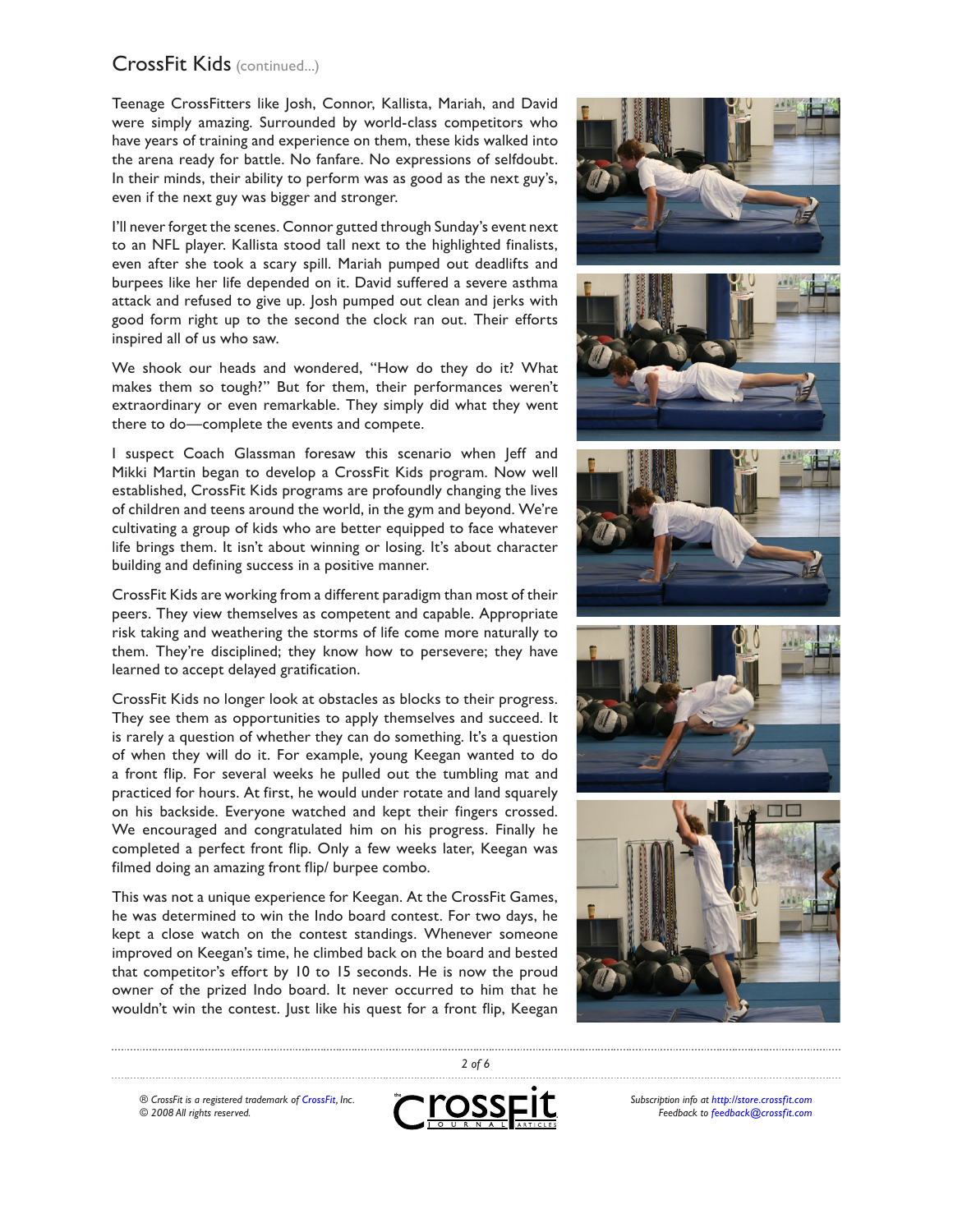

knew if he continued to persevere, he would be successful. Through his CrossFit experiences, Keegan has come to believe he can do anything he puts his mind to. We concur.

Unusual? Not for CrossFit Kids. These kids are confident in their abilities and experience successes because they are willing to take risks and because their experiences have repeatedly reinforced the fact that they can complete tasks once thought to be too difficult. We have seen shy children who once hid in the back of the class become eager to demonstrate movements. We have witnessed kids with little confidence who used to hide behind long hair and hats step into leadership roles to coordinate a CrossFit Kids project. A child who cried and left the workout floor every time something new was introduced now hangs with a trainer until she learns the movement. We regularly see kids step up to stacks of tires that stand as tall as their shoulders and just…jump! No doubt, no negotiating process about the possibility of failing, just a jump. CrossFit is changing our kids' willingness to try, and sometimes to fail—and it's teaching them to weigh the risks and understand the relative importance of different kinds of risks and failures.

Justin was a cautious, quiet child who would rather miss out on the fun than risk embarrassment. Day after day, he held back from difficult tasks, not out of laziness but from fear of failure. CrossFit dodgeball was a glaring example. At first, Justin would stand at the far corner of the mat, head down, hoping no one would see him and throw the ball his way. Through his CrossFit Kids experiences, Justin has overcome this fear and become a child who faces tasks head on. He is no longer embarrassed by failure. He now realizes that failure is sometimes the inevitable byproduct of the noble art of "trying" and that the occasional failure determines his overall success and self-worth far less than his former reluctance to ever throw his hat into the arena in the first place.

This newfound confidence has spilled over into other areas of Justin's life. His willingness to try new things, to allow others to witness his attempts (successful or not), and the peace he feels about the outcome of his efforts have had big effects on his relationships and endeavors. He won an award in his elementary-school class this year for asserting himself to include and welcome others, especially new kids. His parents report a level of independence and emotional resilience that once eluded him. Justin's beliefs about himself and his ability to navigate the world have been indelibly altered through hard work applied and "risk for reward."

For CrossFit Kids, working hard is a matter of course. They have learned to gut out even the most difficult of workouts. As a result, they have discovered something universally valuable about themselves. They are able to rise above adversity to a level of achievement they did not previously know they could grasp, crashing through boundaries they once viewed as insurmountable. They learn to appreciate not

*® CrossFit is a registered trademark of [CrossFit,](http://www.crossfit.com) Inc. © 2008 All rights reserved.*



 *of 6*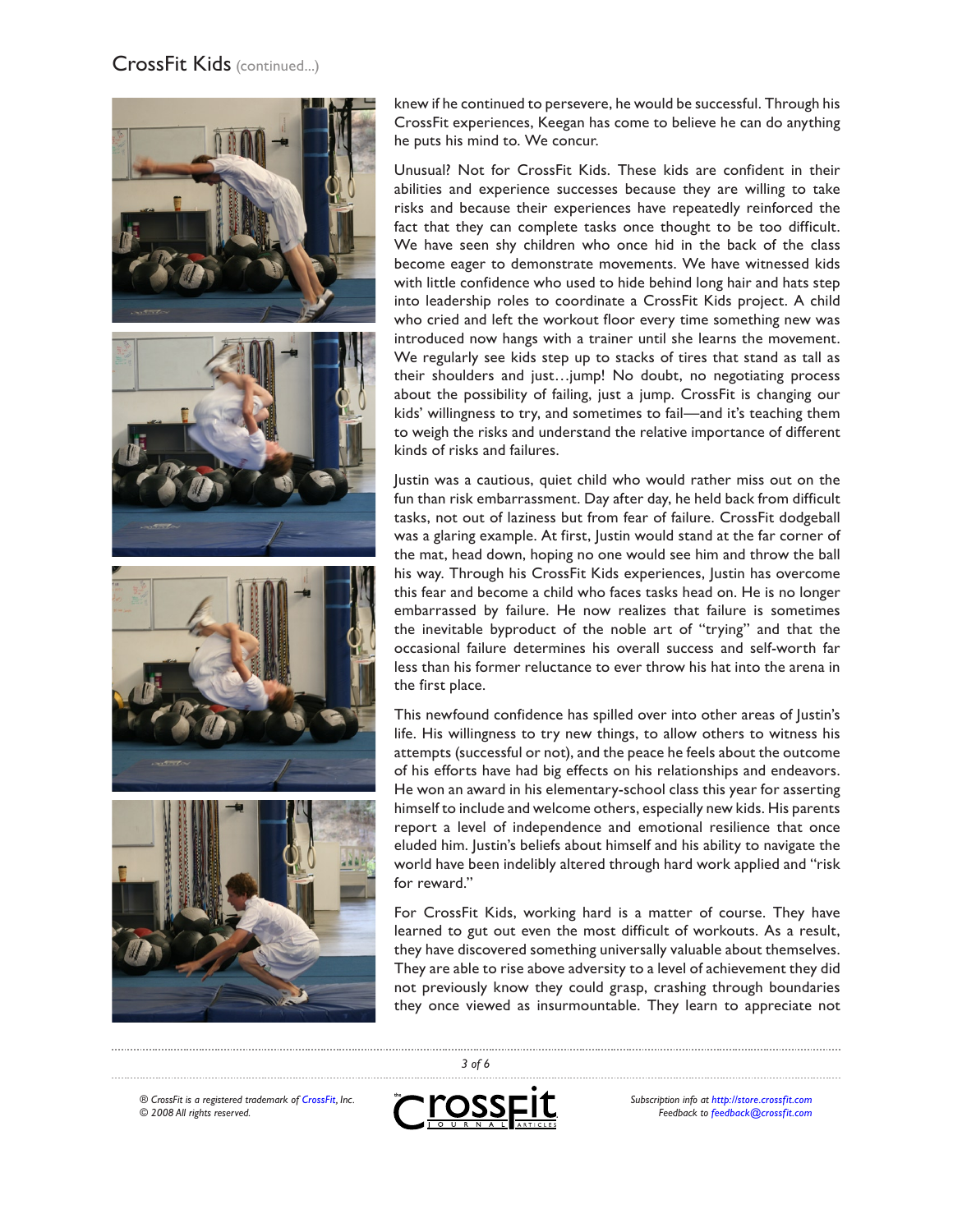only their own abilities but also those of their peers. They possess a unique understanding of the intrinsic value of a job well done. "Sloppy" doesn't exist in their vocabularies. They do the work, going after it again and again until they get it right, thereby grasping the concept of delayed gratification. Achieving the seemingly impossible is a regular occurrence, and these experiences are beginning to permeate other aspects of their lives.

As the daughter of a CrossFit Brand X trainer, McKenna spends a good portion of her time in the gym. From the age of six, she desperately wanted to do a kipping pull-up. She watched quietly as her siblings and older friends celebrated their first successful pull-ups. For two years, McKenna would leave her friends in the "kid's area," skip over to the pullup bar, and make her best attempt at a kipping pullup. Every time she failed. But she

did not become discouraged and wonder if she would ever achieve a kipping pull-up. She just kept trying. Her experiences in CrossFit Kids had shown her that her physical abilities were limited only by her willingness and dedication to try. Four months ago, McKenna finally got her first kipping pull-up. What a celebration! Kids and adults high-fived and cheered. And, as of last week, McKenna can now do 15 consecutive kipping pull-ups.

Her story isn't just about kipping pull-ups though. McKenna has learned she can overcome the difficult circumstances of her life and that good things come to those who work hard, even if it takes time. At age eight, she is teaching herself to play piano and guitar (with a little help from her brothers). She spends hours a week practicing her writing. Her cartwheels, once downward tumbles, are approaching perfection. When some older boys began to bully her at school, she stood up to them with the confidence and fierceness of a warrior. (The bullies don't bother her any more.) McKenna has learned to manage these situations not because she has an extraordinary level of discipline (though CrossFit Kids is cultivating that in her) but because she believes she can handle life's situations. She can prevail.

#### **Rewiring the brain**

We recognize this as more than a mindset or a surplus of self-confidence though. We believe CrossFit Kids is actually changing the way our kids process information.

The brain is said to be "plastic." It can change and adapt in relation to its environment. Scientific studies demonstrate that experiences and behavior alter the

*We're cultivating a group of kids who are better equipped to face whatever life brings them. It isn't about winning or losing. It's about character building and defining success in a positive manner.*

structure of our brains, the way our brains physiologically function, and the way we interpret information. (We discuss all of this in greater detail at the [CrossFit Kids](http://www.crossfit.com/cf-info/specialty_certs.html#kids)  [Certification Seminars](http://www.crossfit.com/cf-info/specialty_certs.html#kids).) It is our belief that involvement in CrossFit has caused these kids to cognitively and physically respond to challenges in a different manner than they once did.

Motor activity can alter the function and efficiency of the brain. Studies have shown that learning new motor

skills actually changes and strengthens connections (synapses) in the brain. Exercise has been demonstrated to improve brain function, as measured by data including higher standardized test scores, increased capacities in advanced reasoning and executive functions, and a countering of the negative effects of stress and depression. These are significant changes in the way the brain processes and responds to stimuli.

Experiences too can change the structure of the brain. Most of us are familiar with the phenomenon of blind people possessing acute hearing. There is actually a physiological basis for this. Studies of the blind have demonstrated the visual cortex may remain stagnant or actually shrink due to lack of stimulation. At the same time, those areas that are compensating for the inability to process visual stimuli, such as the auditory regions, grow larger. A map of this brain would deviate from the "norm" simply based on its response to the experience of blindness.

In like manner, behavior can change the structure of the brain. Consider, for example, a blind person who reads using Braille. It has been documented that the areas of the brain that are responsible for sense of touch grow

*® CrossFit is a registered trademark of [CrossFit,](http://www.crossfit.com) Inc. © 2008 All rights reserved.*



 *of 6*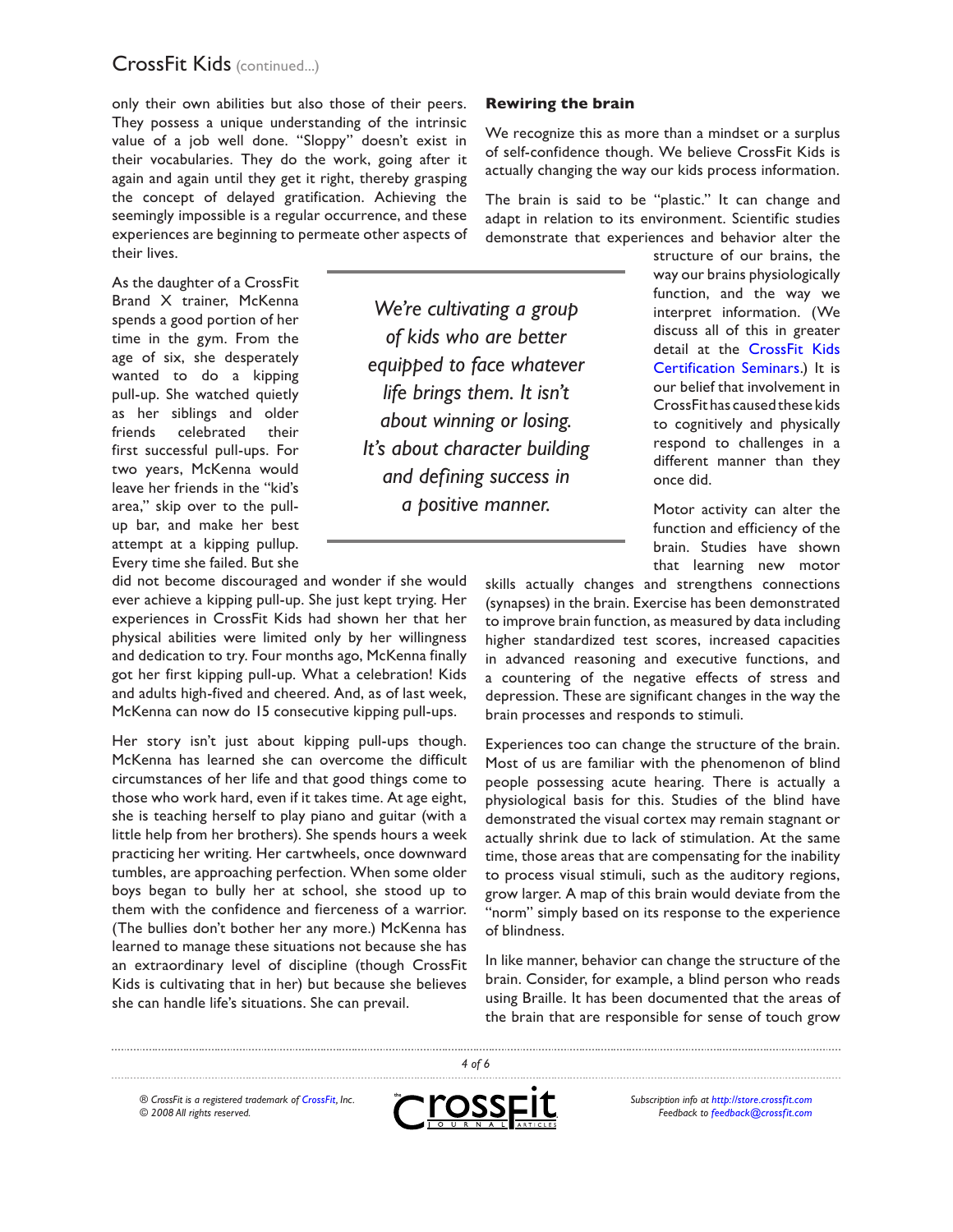### *We believe CrossFit Kids is actually changing the way our kids process information.*

larger in response to the repeated stimulation caused by use of this sense. The brain physically changes because of the individual's behavior.

Kids' brains, then, must be constantly being restructured in response to their experiences and behavior. All evidence points to this possibility.

Our experiences can change the way our brains "fire." A comparison of children with posttraumatic stress disorder and non-traumatized children showed that the brains of the two groups functioned differently, responding to the same test stimulus with activity in different cerebral areas. Their brains were actually operating differently. Concurrently, and possibly as a function of their brain activity, the traumatized children outwardly responded to said situations in a different manner than non-traumatized children.

Could our kids' brains be functionally changing because of these experiences? We believe so.

There is no denying the extraordinary demands of a CrossFit workout. The mental and physical capacities required to complete one of these workouts goes beyond the average modern human experience. We are seeing our kids begin to respond to these challenges in a manner that deviates from the norm.

Our experiences can determine the way in which we interpret situations. A study comparing Eastern and Western cultures asked participants to interpret photographic scenes. The interpretations were consistent within cultures. However, between cultures the scenes were interpreted in completely different ways. Just as the experiences

of each culture were similar, so were the ways in which each culture interpreted a given situation.

CrossFit is a culture all its own. It has its own language (Anyone else understand "WOD" or "AMRAP" or "the girls"?) and standards for behavior and achievement ("I PR'd Helen today"). No one "gets" a CrossFitter like



another CrossFitter. Our kids are learning to interpret situations and challenges based on this culture and their CrossFit experiences. Their responses to any given situation are colored by what their participation in CrossFit has taught them about themselves and the world.

*® CrossFit is a registered trademark of [CrossFit,](http://www.crossfit.com) Inc. © 2008 All rights reserved.*



 *of 6*